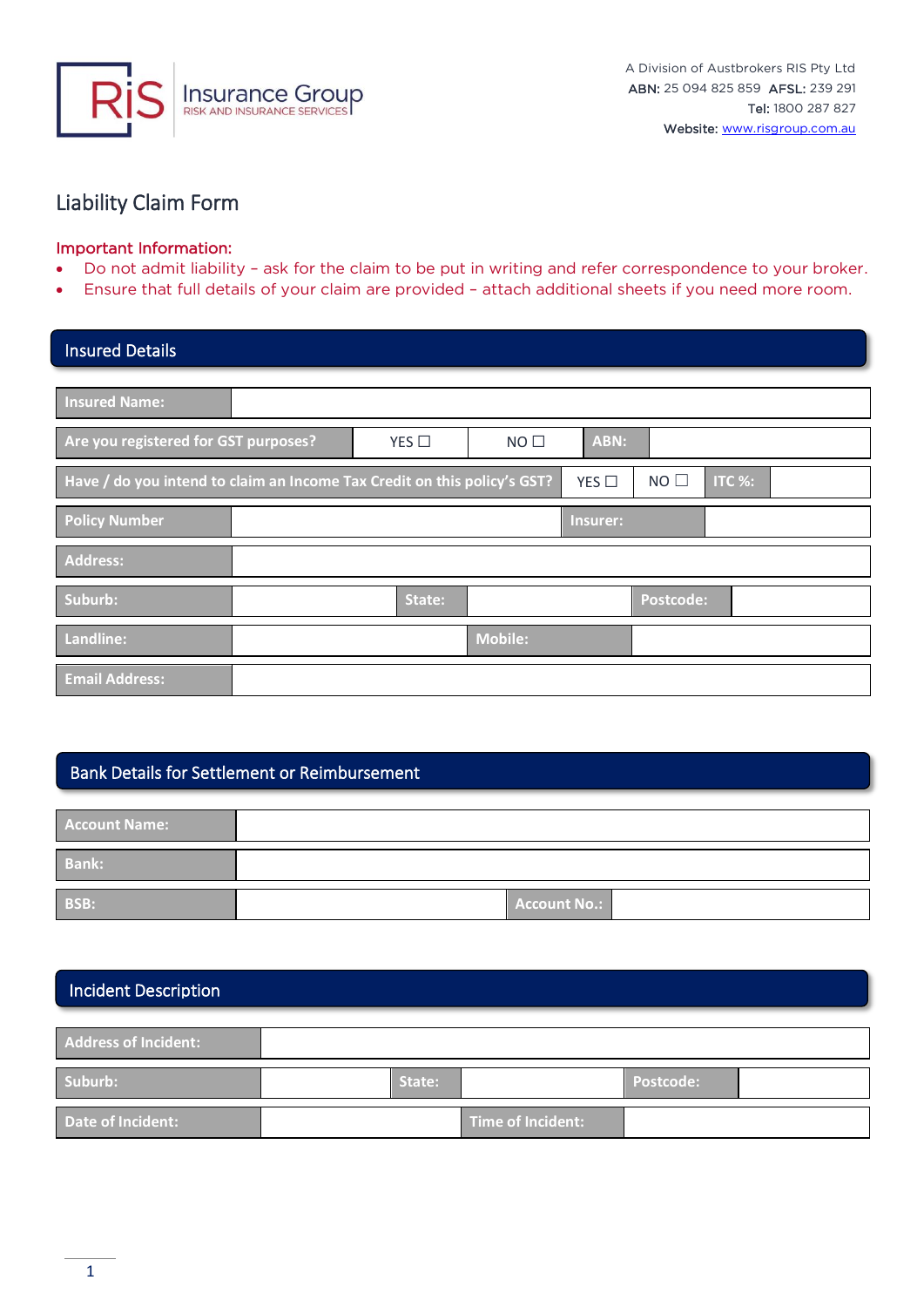

| Have you admitted responsibility for the incident?                    | $YES$ $\square$  |               | $NO$ $\Box$                 |                     |  |
|-----------------------------------------------------------------------|------------------|---------------|-----------------------------|---------------------|--|
| Did the incident involve a product that you manufactured or supplied? | $YES$ $\square$  |               | $NO$ $\Box$                 |                     |  |
| Were any emergency services called?                                   | $NO$ $\Box$      |               | If YES, please advise below |                     |  |
| <b>Which Emergency Service(s) attended?</b>                           | $\Box$ Ambulance | $\Box$ Police |                             | $\Box$ Fire Service |  |
| Is there any CCTV footage of the incident?                            | YFS <sub>I</sub> |               |                             | $NO$ $\Box$         |  |

Please provide incident reports and CCTV footage, if available.

### Please describe the incident:

Please provide details of damaged property and/ or injuries suffered: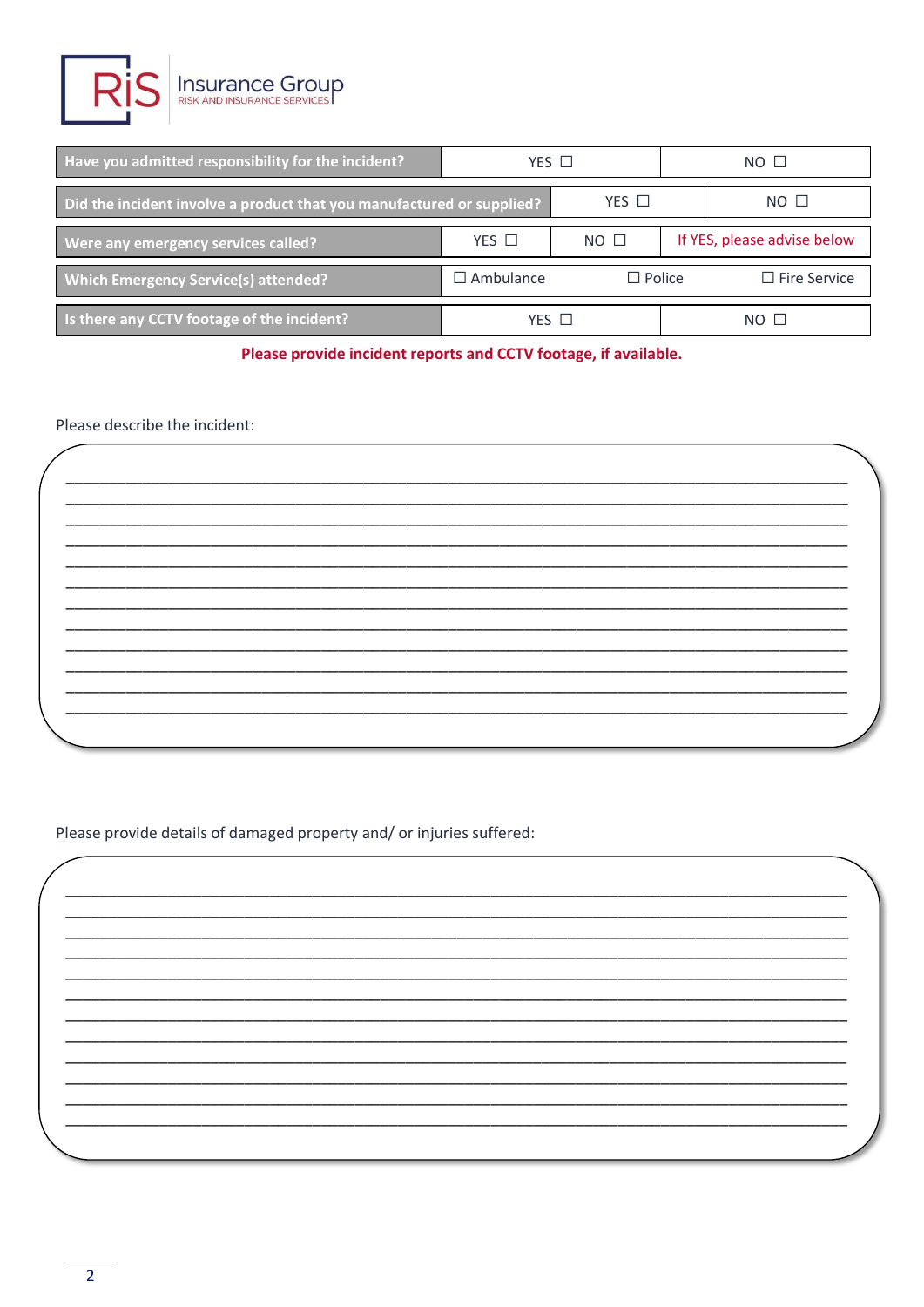

# Other Parties

| Have you received formal demand or claim from another person? |                 |               |                | YES $\square$   | $NO$ $\Box$ |  | If YES, please advise below |              |
|---------------------------------------------------------------|-----------------|---------------|----------------|-----------------|-------------|--|-----------------------------|--------------|
| <b>First Name:</b>                                            |                 |               | Surname:       |                 |             |  |                             |              |
| Address:                                                      |                 |               |                |                 |             |  |                             |              |
| Suburb:                                                       |                 | State:        |                |                 |             |  | Postcode:                   |              |
| Landline:                                                     |                 |               | <b>Mobile:</b> |                 |             |  |                             |              |
| <b>Email Address:</b>                                         |                 |               |                |                 |             |  |                             |              |
| Solicitor:                                                    |                 |               |                |                 |             |  |                             |              |
| Relationship to Insured:                                      | $\Box$ Employee | $\Box$ Client |                | $\Box$ Supplier |             |  | $\Box$ Personal             | $\Box$ Other |

# Witness Details

### **Witness 1:**

| <b>First Name:</b>              |                 |               | Surname:        |                  |              |
|---------------------------------|-----------------|---------------|-----------------|------------------|--------------|
| <b>Address:</b>                 |                 |               |                 |                  |              |
| Suburb:                         |                 | State:        |                 | <b>Postcode:</b> |              |
| Landline:                       |                 |               | <b>Mobile:</b>  |                  |              |
| <b>Email Address:</b>           |                 |               |                 |                  |              |
| <b>Relationship to Insured:</b> | $\Box$ Employee | $\Box$ Client | $\Box$ Supplier | $\Box$ Personal  | $\Box$ Other |

### **Witness 2:**

| <b>First Name:</b>              |                 |               | Surname:        |                 |              |
|---------------------------------|-----------------|---------------|-----------------|-----------------|--------------|
| <b>Address:</b>                 |                 |               |                 |                 |              |
| Suburb:                         |                 | State:        |                 | Postcode:       |              |
| Landline:                       |                 |               | <b>Mobile:</b>  |                 |              |
| <b>Email Address:</b>           |                 |               |                 |                 |              |
| <b>Relationship to Insured:</b> | $\Box$ Employee | $\Box$ Client | $\Box$ Supplier | $\Box$ Personal | $\Box$ Other |